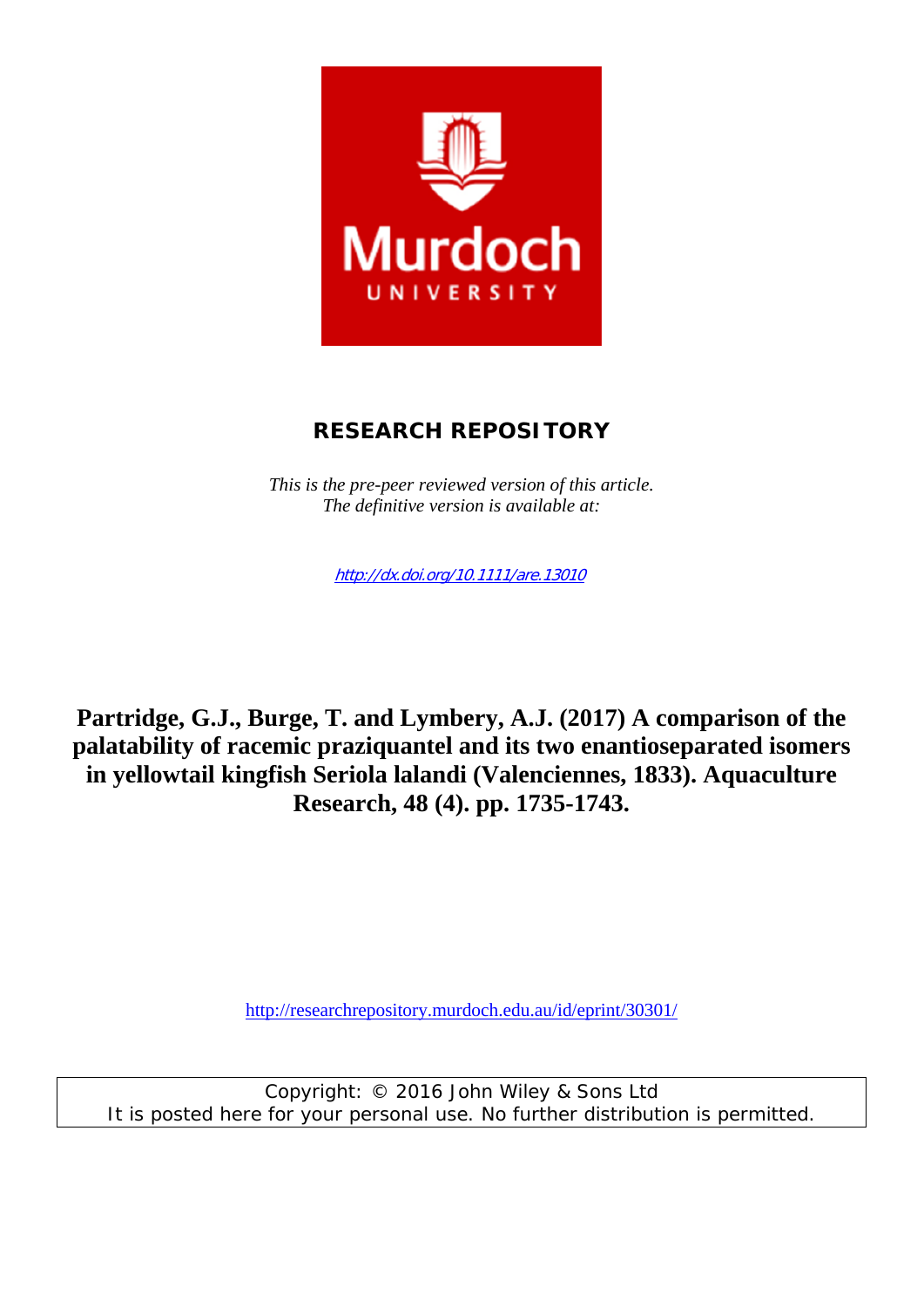This is the pre-peer reviewed version of the following article: Partridge, G. J., Burge, T. and Lymbery, A. J. (2016), A comparison of the palatability of racemic praziquantel and its two enantioseparated isomers in yellowtail kingfish *Seriola lalandi*(Valenciennes, 1833). Aquaculture Research. doi: 10.1111/are.13010 which has been published in final form at http://onlinelibrary.wiley.com/doi/10.1111/are.13010/abstract. This article may be used for non-commercial purposes in accordance with Wiley Terms and Conditions for Self-Archiving.

| $\mathbf{1}$   | A comparison of the palatability of racemic praziquantel and its two                             |
|----------------|--------------------------------------------------------------------------------------------------|
| $\overline{2}$ | enantioseparated isomers in yellowtail kingfish Seriola lalandi (Valenciennes, 1833)             |
| 3              |                                                                                                  |
| 4              | Gavin J. Partridge <sup>a,b*</sup> , Timothy Burge <sup>b</sup> and Alan J. Lymbery <sup>b</sup> |
|                |                                                                                                  |
| $\mathfrak s$  |                                                                                                  |
| 6              | Australian Centre for Applied Aquaculture Research, Challenger Institute of<br>a.                |
| 7              | Technology, 1 Fleet Fremantle, Western Australia, 6160, Australia.                               |
| $8\,$          |                                                                                                  |
| 9              | b. Freshwater Fish Group & Fish Health Unit, School of Veterinary & Life Sciences,               |
| 10             | Murdoch University, South Street, Murdoch, Western Australia 6150, Australia.                    |
| 11             |                                                                                                  |
| 12             |                                                                                                  |
| 13             | * Corresponding author:<br>Tel: 61 (8) 92398032                                                  |
| 14             | Fax: 61 (8) 92398081                                                                             |
|                |                                                                                                  |
| 15             | Email: gavin.partridge@challenger.wa.edu.au                                                      |
| 16             |                                                                                                  |
| 17             | <b>Running Title:</b><br>Palatability of praziquantel and its isomers                            |
| 18             |                                                                                                  |
| 19             | <b>Key Words:</b><br>praziquantel; enantiomers; isomers, yellowtail kingfish; palatability;      |
| 20             | monogeneans                                                                                      |
|                |                                                                                                  |
| 21             |                                                                                                  |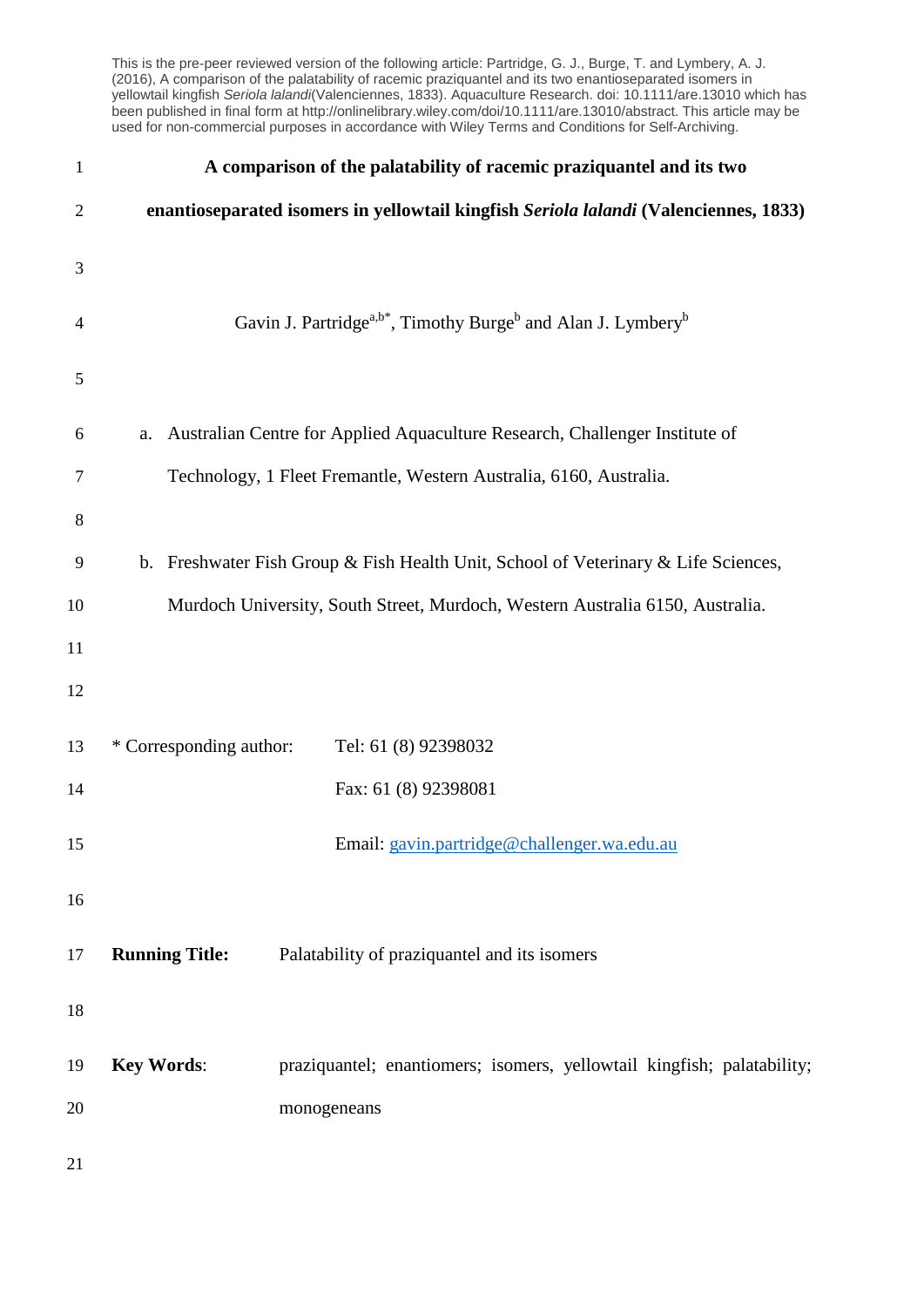#### **Abstract**

 The bitterness of racemic praziquantel (*Rac-*PZQ) constrains its use as an in-feed treatment against monogenean flukes in finfish aquaculture. Evidence exists in mammals that the *R-*(−) enantiomer of PZQ is less bitter than the *S-*(+) enantiomer. If fish exhibit this same response then the recently described techniques for the large-scale resolution of *R-*(−)-PZQ from *Rac-* PZQ could facilitate the wide-spread application of this effective anthelmintic compound via feed.

 The hypothesis that yellowtail kingfish *Seriola lalandi* would find *R-*(−)-PZQ more palatable than *Rac-*PZQ and *S-*(+)-PZQ was tested in four trials. During the first three trials, the palatability of diets top-coated with 10 g kg-1 of *Rac-*PZQ or its two enantioseparated isomers were compared in small (85 to 160 g) and large (1.2 kg) yellowtail kingfish. A fourth trial compared the palatability of *R-*(−)-PZQ and *Rac-*PZQ at dietary inclusion levels of 2.5, 5.0 35 and 10.0 g  $kg^{-1}$  in small yellowtail kingfish (170 grams).

 Ingestion data showed *R-*(−)-PZQ to be no more palatable than either *Rac-*PZQ or *S-*(+)-PZQ to yellowtail kingfish, regardless of size. Indeed, evidence suggested the *S-*(+)-PZQ to be slightly more palatable than both *R-*(−)-PZQ and *Rac-*PZQ. From these data we hypothesise that the strong smell of *R-*(−)-PZQ (which was not present in *S-*(+)-PZQ) is an equally important determinant to palatability as taste in yellowtail kingfish. Results demonstrate that dietary inclusion level is a more important determinant to palatability than PZQ chirality, however administration of *R-*(−)-PZQ may still be advantageous if it is demonstrated to be the only enantiomer efficacious against monogeneans.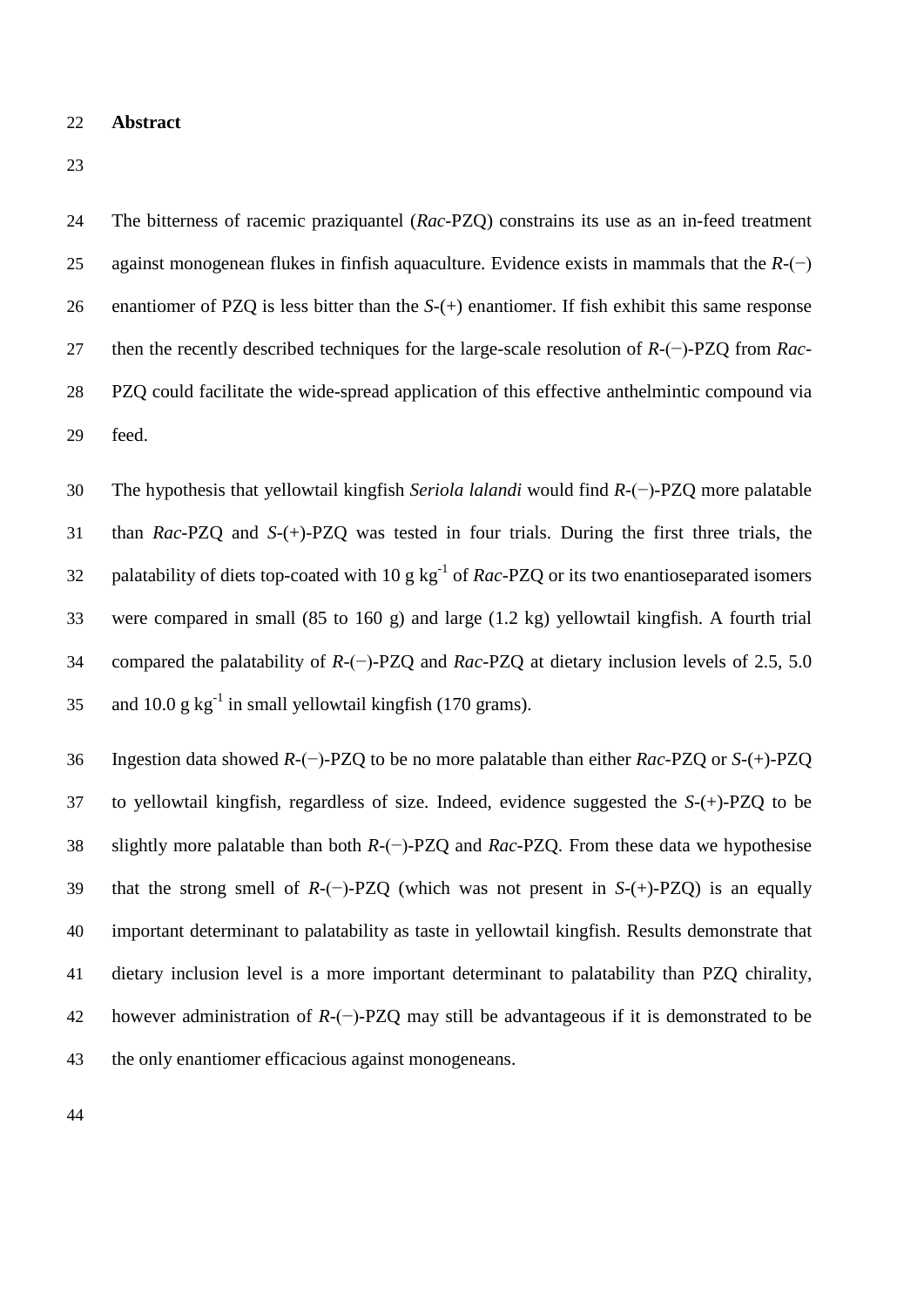#### **1. Introduction**

 Praziquantel (PZQ) is a broad spectrum anthelmintic compound that has been used in the treatment of trematode and cestode infections in human and veterinary medicine for over 40 years (Andrews, Thomas, Pohlke & Seubert 1983; Day, Bennett & Pax 1992). In aquaculture, PZQ has been demonstrated to be highly effective against a range of internal and external parasites in a wide range of fish species; mainly in the form of bath treatments at 52 concentrations ranging from 2.5 to 1000 mg  $L^{-1}$  for periods of between 4 minutes and 48 hours (Sharp, Diggles, Poortenaar & Willis 2004; Tubbs & Tingle 2006). This method of administration, however, is expensive for sea cage operations and results in the discharge of large quantities of PZQ into the environment.

 The oral application of PZQ in aquaculture has many advantages over bath treatments however its strong bitter taste is a major constraint to this delivery method (Hirazawa, Mitsuboshi, Hirata & Shirasu 2004; Williams, Ernst, Chambers & Whittington 2007). Traditional methods of taste masking, such as the addition of aromas or sugar, are ineffective in improving the taste of praziquantel (Watson 2009). Partridge, Michael & Thuillier (2014) demonstrated that microencapsulation of PZQ was effective in improving the palatability of PZQ in fish, however the microcapsules tested appeared to reduce bioavailability and palatability issues still remained at the high dietary inclusion levels required to achieve effective doses in large fish.

 PZQ is synthesized as a racemate (*Rac-*PZQ); an equal combination of the *R-*(−) and *S-*(+) enantiomers (Woelfle, Seerden, de Gooijer, Pouwer, Olliaro & Todd 2011). Meyer, Sekljic, Fuchs, Bothe, Schollmeyer & Miculka (2009) found that the *S*-(+)-PZQ enantiomer is the main contributor to the bitter taste of the drug in humans and Oppel (2008) demonstrated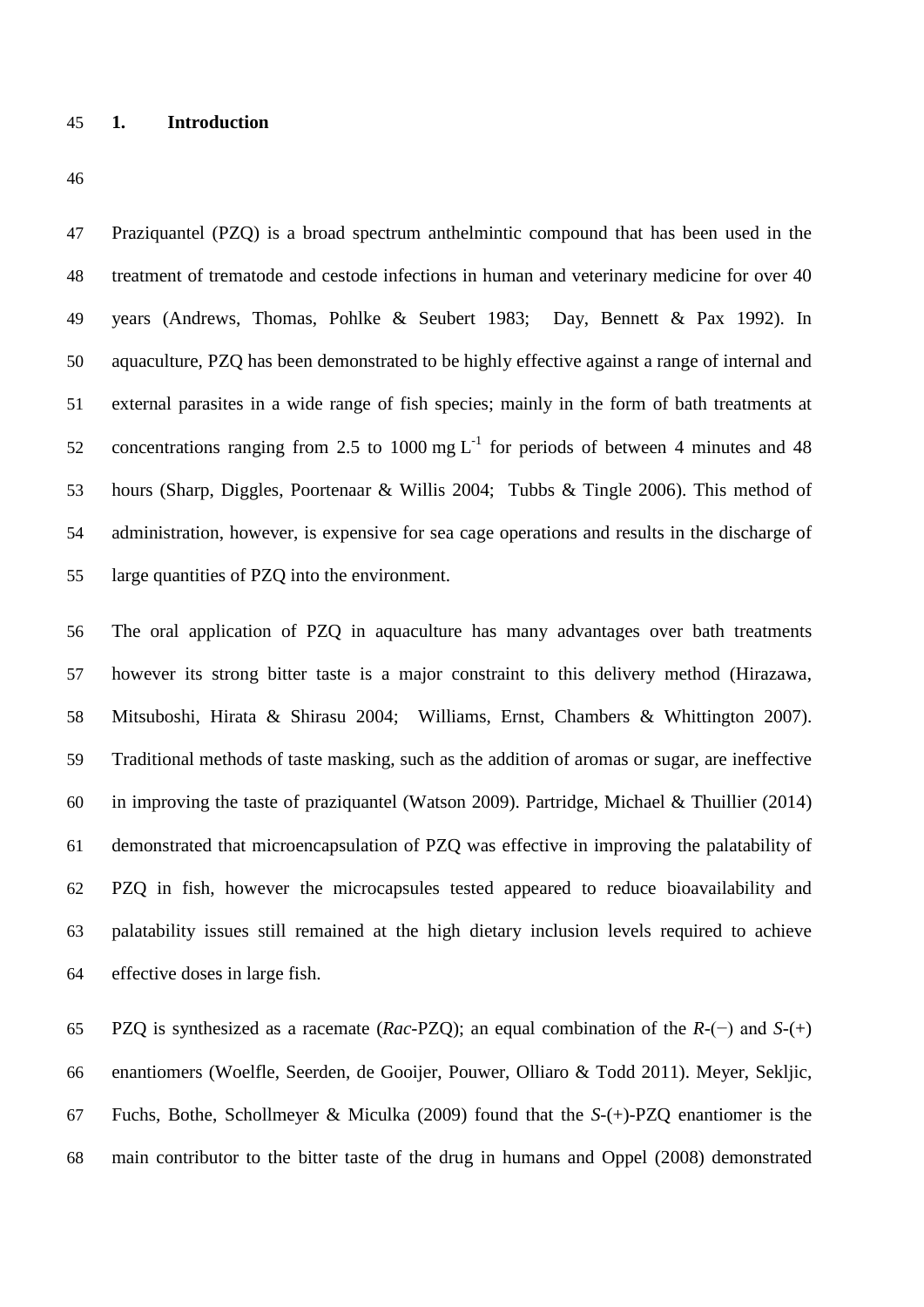improved taste response in cats to *R-*(−)-PZQ during acceptance tests with medicated oral pastes. Furthermore, it has been demonstrated that the *R-*(−)-PZQ is the only enantiomer effective against the trematode *Schistosoma mansoni* (Staudt, Schmahl, Blaschke & Mehlhorn 1992). Despite the negative attributes of *S*-(+)-PZQ, PZQ has always been administered in the racemic form, as methods to directly synthesise pure *R-*(−)-PZQ or to resolve (enantioseparate) *Rac-*PZQ into its enantiomers on a commercial scale have not existed. Recently, however, two different techniques have been described for the large-scale resolution of *Rac-*PZQ into its enantiomers (Woelfle *et al.* 2011), potentially paving the way for the wide-scale administration of only *R-*(−)-PZQ.

 Studies have not been conducted on whether fish find *R-*(−)-PZQ less bitter than *S*-(+)-PZQ or if the former is more efficacious than the latter against monogenean flukes. If fish show the same positive response to the taste of *R-*(−)-PZQ as mammals and if *R-*(−)-PZQ is the only enantiomer effective against monogenean flukes, then the constraints to the oral delivery of PZQ to fish infected with monogeneans will be overcome and the current administrative doses of *Rac-*PZQ could be reduced. Such advancements would see PZQ becoming the drug of choice against monogeneans.

 The genus *Seriola* forms the largest true marine finfish aquaculture industry in the world, with over 150,000 tonnes per annum produced in Japan from three different species (*Seriola quinqueradiata* (Temminck & Schlegel), *Seriola dumerili* (Risso) *and Seriola lalandi* (Valenciennes)) (Nakada 2008). New *Seriola* industries are also developing in many other regions of the world including Australia and New Zealand, the Americas and Europe (Benetti 2008; Blanco Garcia, Partridge, Flik, Roques & Abbink 2014; Booth, Allan & Pirozzi 2010; Mylonas, Papandroulakis, Smboukis, Papadaki & Divanach 2004; Poortenaar, Hooker & Sharp 2001). All species of *Seriola* are susceptible to a range of monogenean parasites which affect the economic viability of their production (Hutson, Ernst & Whittington 2007). The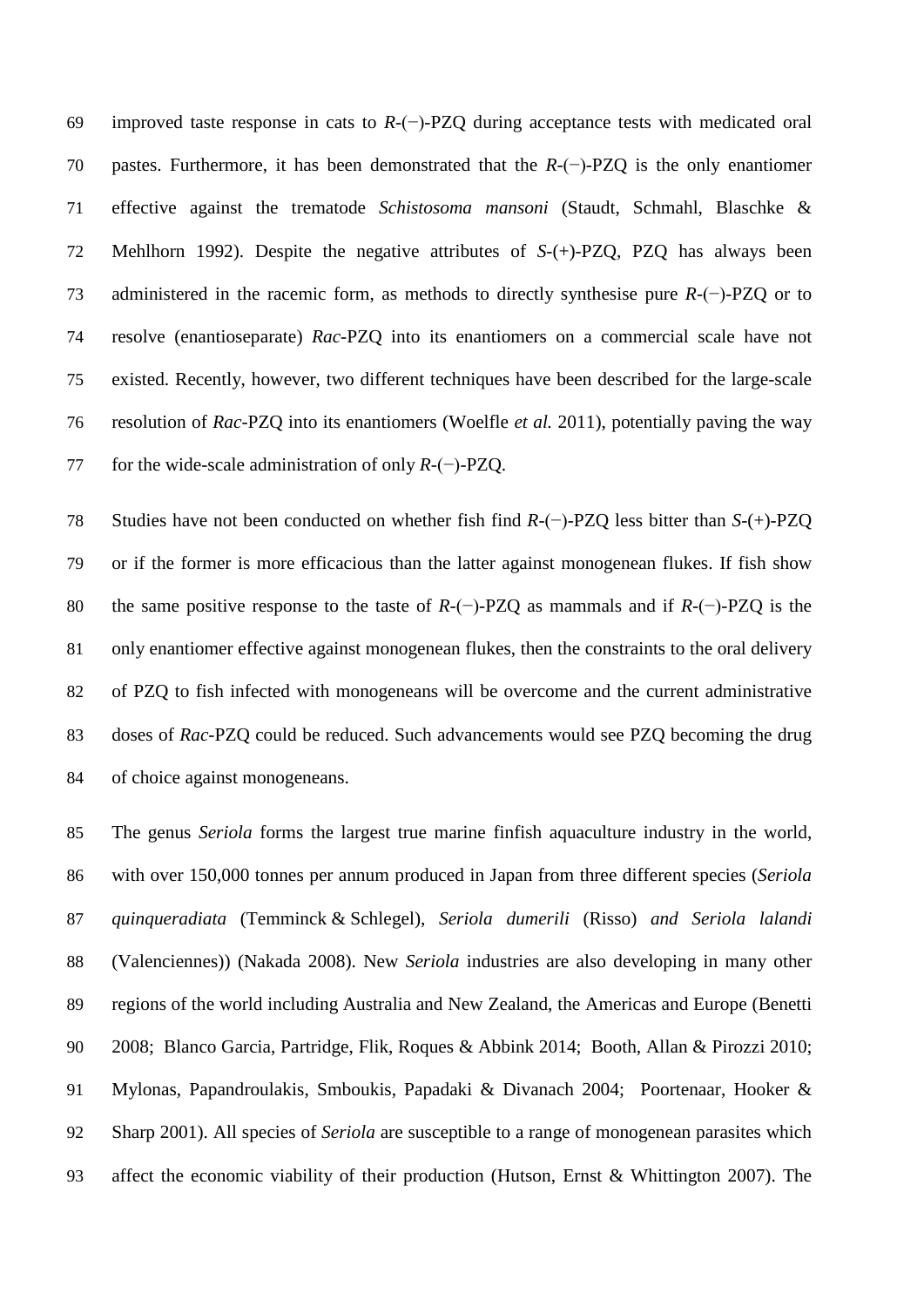typical treatment for such parasites is the routine bathing of fish in hydrogen peroxide, a process which is labour intensive, logistically challenging and potentially dangerous to both the fish and operators if not properly executed. Furthermore, this management practice is expensive, with estimates that it contributes up to 20% of the cost of production (Ernst, Whittington, Corneillie & Talbot 2005). Praziquantel has been demonstrated to be effective against monogeneans infesting yellowtail kingfish *Seriola lalandi* (Valenciennes) (see Sharp *et al*. 2004, Tubbs & Tingle 2006), as too has the constraint of its bitterness to in-feed application (Partridge *et al.* 2014; Williams *et al.* 2007). The current study tested the hypothesis that enantioseparated *R-*(−) PZQ will be more palatable than *Rac*-PZQ, which will in turn be more palatable than *S*-(+)-PZQ to yellowtail kingfish.

**2. Methods**

## **2.1. Praziquantel**

 Racemic praziquantel (TNN Development Company, China) was obtained under an import consent permit issued by the Australian Pesticides and Veterinary Medicines Authority (APVMA) (Permit number KP40F37). It was separated into its two enantiomers based on methods described by Woelfle *et al*. (2011). The purity and enantiomeric ratios of all PZQ samples were independently assessed by the University of Sydney against certified standards. 113 Purity was assessed using <sup>1</sup>H NMR Analysis (Bruker AVANCE 200 spectrometer, <sup>1</sup>H at 200.13 MHz and 300 K) following dissolution of 20 mg of sample into 0.5 mL of CDCl3. The enantiomeric ratios of each sample were quantified using enantioselective normal phase HPLC analysis on a Waters 510 HPLC pump with a PDA detector. A Daicel Chiralcel OD-H 117 analytical column (5  $\mu$ m, 4.6  $\times$  250 mm) was used with isopropanol/hexane/ TEA = 60:40:0.1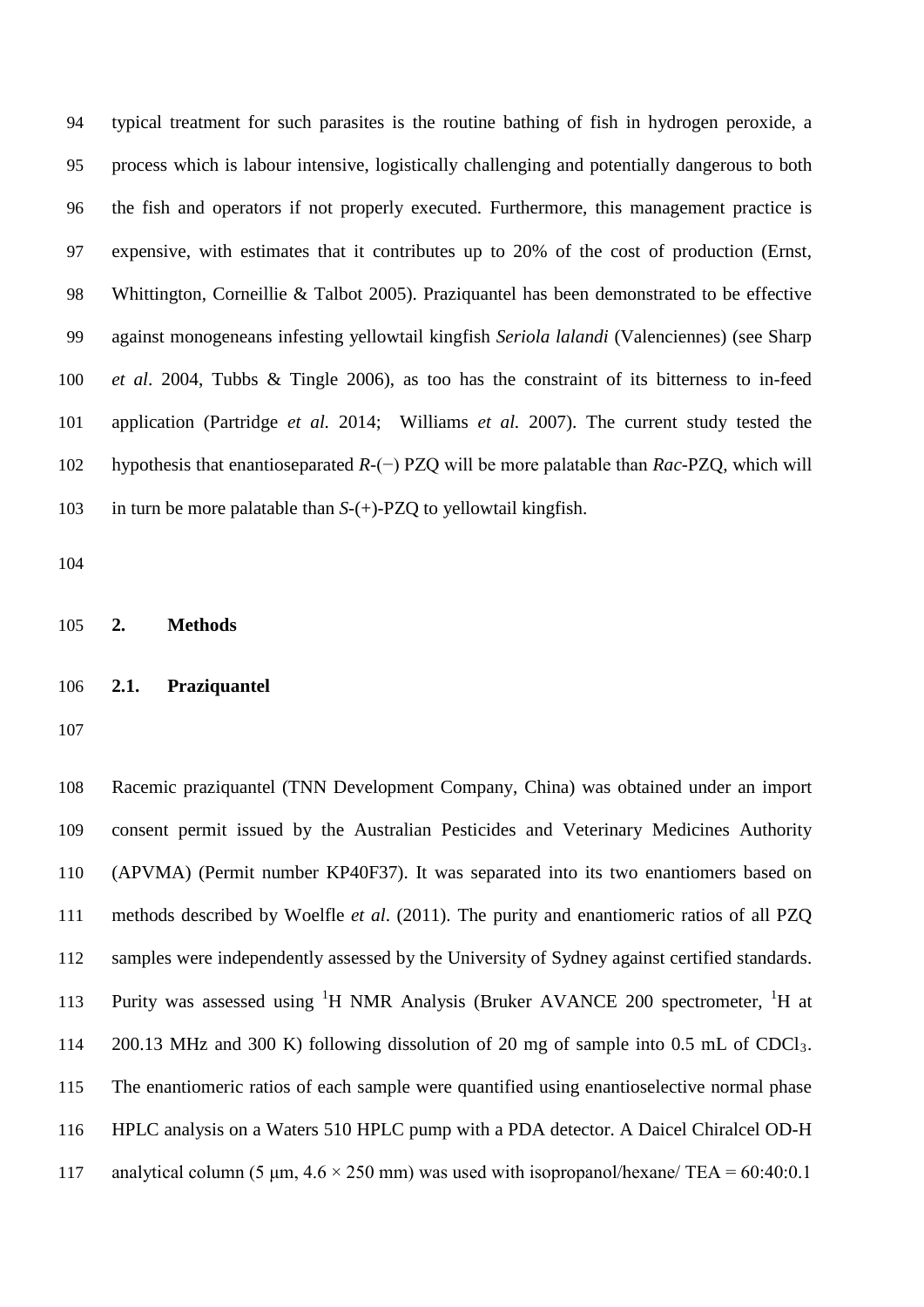118 as the mobile phase at a flow rate of 0.5 mL min<sup>-1</sup> and with retention times of *R-*(−)-PZQ and *S*-(+)-PZQ of 14 and 16 minutes, respectively

### **2.2. Experimental Design**

 Four palatability trials outlined in Table 1 were conducted at the Australian Centre for Applied Aquaculture Research (ACAAR) in Fremantle, Western Australia. The first three trials measured the ingestion of diets containing 10 g PZQ  $\text{kg}^{-1}$  by small (85 -160 g) and large (1.2 kg) fish. Whilst this inclusion level is much higher than required to deliver effective 126 doses  $(50 - 150 \text{ mg PZQ kg body weight} (BW)^{-1})$  in the small fish, it was chosen on the basis that it will deliver effective doses across a wide range of fish sizes and therefore represents a useful model. An additional trial investigated the effect of varying dietary inclusion levels of *R-*(−) PZQ and *Rac-*PZQ on ingestion by small yellowtail kingfish.

 In each trial, five yellowtail kingfish were stocked into replicate 180 L (Trials 1, 2 & 4) or 1,500 L (Trial 3) tanks with the number of replicates indicated in Table 1. Each trial used new fish with no previous exposure to PZQ. Each tank was supplied with flowing seawater 133 (33 g  $L^{-1}$ ) at exchange rates of 300% and 100% hr<sup>-1</sup> in the small and large tanks, respectively. These exchange rates generated a tangential current which rapidly moved any uneaten food to a central pipe, where it was extracted into a collection cup on the outside of the tank. Each tank also had a single, central air stone to oxygenate the water and assist with the movement of waste across the tank floor towards the central pipe. All trials were conducted under a natural photoperiod and in water temperatures detailed in Table 1.

 Each palatability trial ran for 5 days and was preceded by a period of 5 days acclimation to the experimental tanks, during which time the fish were fed the control diet described below. 141 Prior to stocking, fish were anaesthetised (isoeugenol 20 mg  $L^{-1}$  (AOUI-S, Lower Hutt, New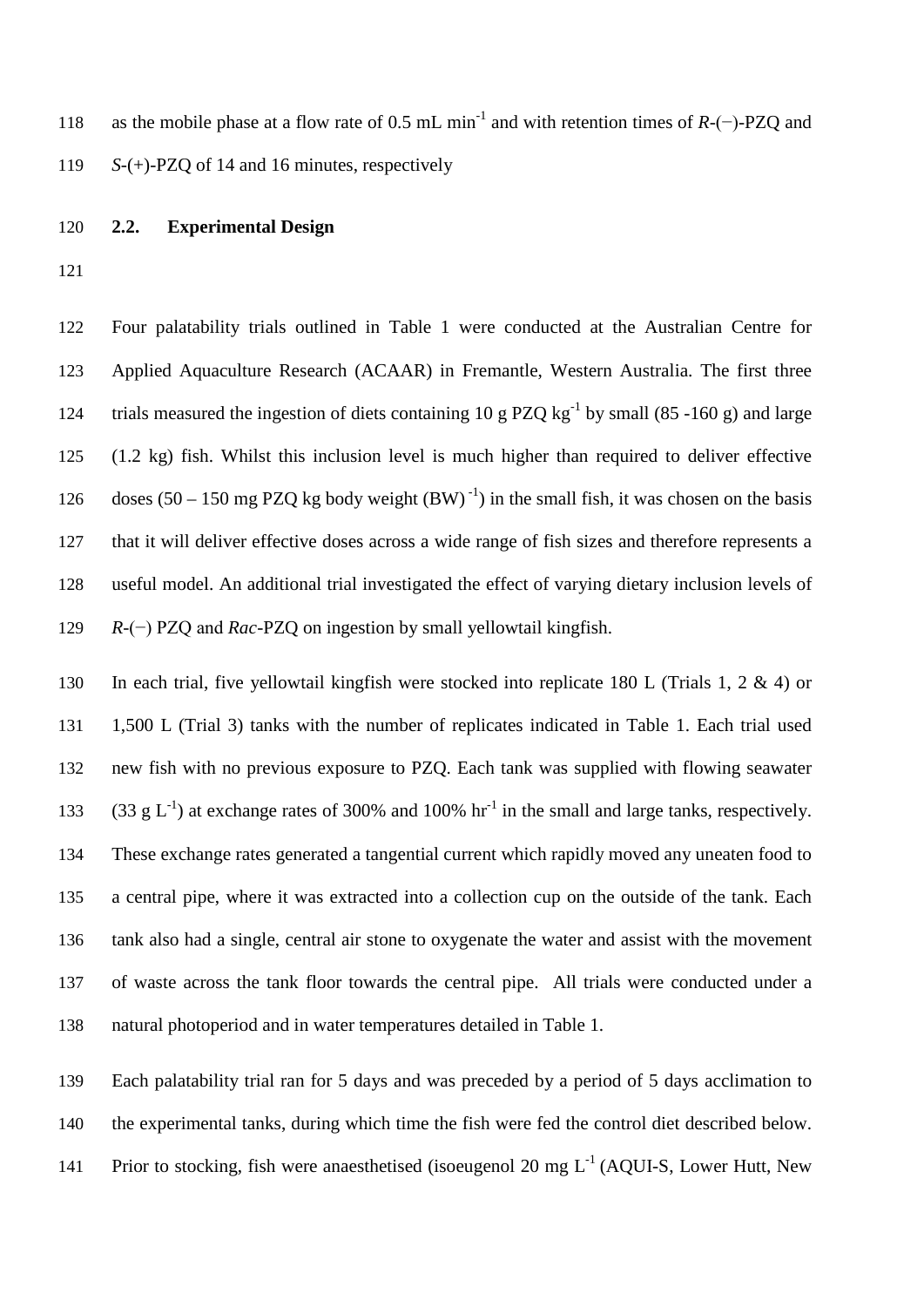Zealand)) and weighed to the nearest 1 g on a digital balance. During each trial, fish were fed daily at 0900 and 1500 on Nova ME (Skretting Australia™) pellets of 3mm (for small fish) or 9 mm (for large fish), top-coated with gelatine and the appropriate PZQ treatment, or the same diet coated only with gelatine (control). Each treatment diet was prepared in a 500 g 146 batch by thoroughly hand-mixing the required amount and type of PZQ powder. Pellets were 147 then top-coated with a 20% (w/v) gelatine solution at the rate of 50 mL  $kg^{-1}$  to adhere the PZQ to the surface (Partridge *et al*. 2014). Following the addition of gelatine the pellets were hand-mixed for a further 5 minutes to ensure a homogeneous coverage of gelatine and PZQ. Pellets were then spread in a thin layer and placed in a cool-room at 8°C to allow the gelatine to set. All pellets were prepared 1-2 days prior to the commencement of each trial and were stored in the cool-room prior to feeding.

 During each trial, fish were offered a fixed ration based on their mean weight and water temperature using *Seriola* feed tables (Masumoto 2002). At each feeding period the fixed ration was offered slowly, allowing adequate time for the fish to encounter each pellet. Once encounters ceased, no further food was added to the tank. Five minutes after feeding ceased, rejected pellets were counted in the collection cup and converted to a weight of pellets based on their average dry weight. The weight of pellets eaten each day was summed from the morning and afternoon feeds and expressed as a percentage of the total ration offered according to the formula below, where 'offered' is the total weight of food in the daily ration, 'rejected' is the weight of pellets recovered in the collection cup and 'not offered' is the weight of pellets not fed into the tank.

% of diet eaten = 
$$
\frac{offered(g) - (rejected(g) + not offered(g))}{offered(g)} \times 100
$$

 These percentage data were arcsine transformed and compared between treatments by repeated measures analysis of variance, followed by post hoc Tukey's HSD tests on least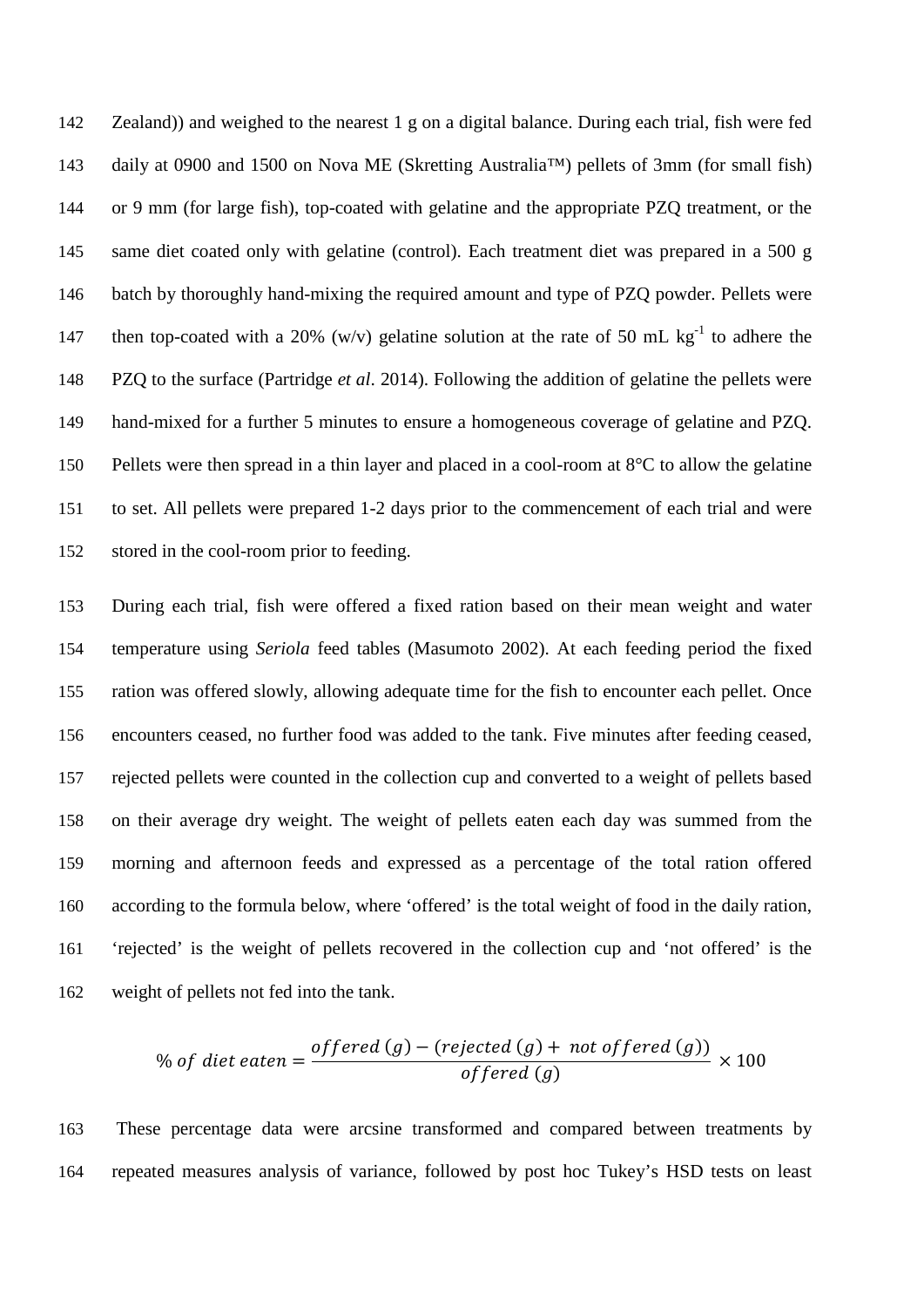square means. Average daily ingestion data from Trial 4 were arcsine transformed then analysed by a two-way analysis of variance (with factors of dietary inclusion level and PZQ type), followed by Tukey's HSD tests. Statistical tests were performed on JMP (version 7, 168 SAS, Cary, NC) and significance was accepted at  $p < 0.05$ .

**3. Results**

170 All batches of PZQ used in the trials had virtually identical  ${}^{1}H$  NMR spectra to the pure commercial standard, demonstrating a very high purity. The *R-*(−)*-*PZQ used in Trial 1 was 97.8% *R-*(−)-PZQ, which was increased by further resolution to 99.6% in the batch used in all subsequent trials. The *S-*(+)-PZQ used in all trials contained 88.2% *S-*(+)-PZQ and 11.2% *R-*(−)-PZQ. It was observed that the characteristic smell of *Rac*-PZQ was more concentrated and acrid in the *R-*(−)*-*PZQ than in the *Rac*-PZQ, whilst the *S-*(+)-PZQ had very little smell.

## **3.1. Trial 1**

 Those fish fed the control diet ate 100% of their ration and were excluded from the data analysis. The percentage of medicated diets eaten on each day is shown in Figure 1. Repeated 179 measures analysis of variance revealed no effect of time  $(P = 0.21)$ , PZQ treatment  $(P = 0.56)$ 180 or their interaction  $(P = 0.08)$  on the ingestion of medicated diets. The pooled average 181 ingestion across time and medicated treatments was  $32 \pm 2\%$ . While there was some 182 indication that fish offered the diet medicated with  $S-(+)$ -PZQ ate more of their ration (54  $\pm$ 183 22%) than the other medicated treatments  $(23 \pm 6\%)$  on day 1, this difference was not significant.

## **3.2. Trial 2**

 Fish in the control treatment consumed 100% of their ration and were excluded from the data analysis. The percentage of diet eaten in each treatment on each day is shown in Figure 2.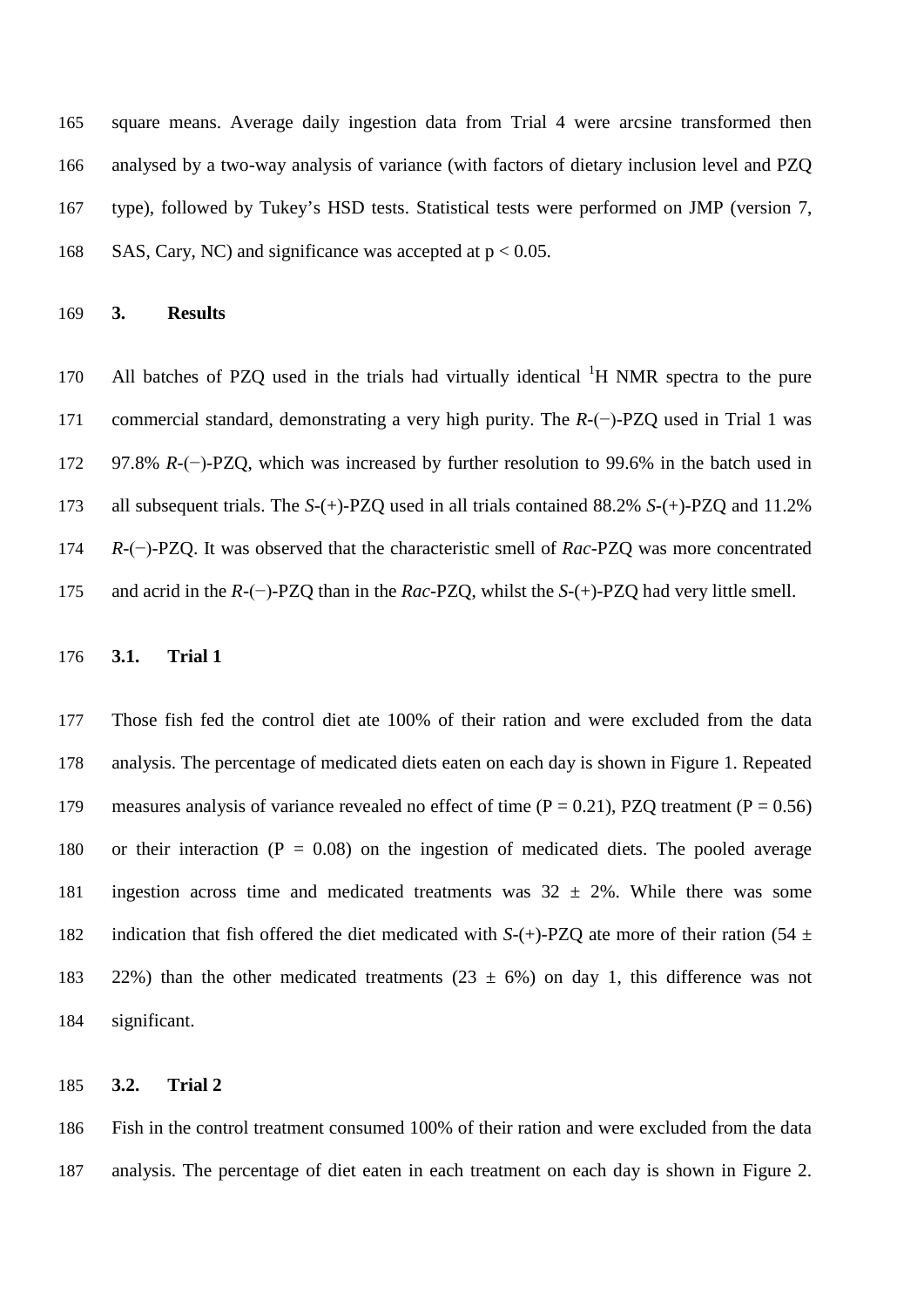188 Repeated measures analysis of variance revealed no significant effect of medicated treatment 189 on ingestion rate ( $P = 0.15$ ), but a significant effect of time ( $P < 0.0001$ ), with no interaction 190 between these factors ( $P = 0.12$ ). Post hoc tests found no difference in ingestion between days 191 1 and 4, however all fish offered medicated diets ate significantly less food on day 5 (14.4  $\pm$ 192 5.0%) compared to previous days. The pooled average intake for all medicated diets across 193 the 5 day feeding period was  $38 \pm 3\%$ . There was no difference in ingestion between the *R*-194 (−)-PZQ with a purity of 97.8% (ingestion rate 32.3 ± 4.0%) and the more refined *R-*(−)-PZQ 195 with a purity of 99.6% (ingestion rate  $39.2 \pm 4.0$ %). As in Trial 1, those fish offered the diet 196 medicated with *S-*(+)-PZQ ate more food on day 1 (57.4 ± 7.4%) than the other medicated 197 diets  $(35.6 \pm 3.1\%)$ , but this difference was not significant.

198 **3.3. Trial 3**

 The percentage of diet eaten by the large fish on each day is shown in Figure 3. While there was no control treatment included in this trial (due to a constraint on the number of tanks available) all fish ate 100% of their ration during the five day acclimation period and in the days immediately following the termination of the trial. Consumption of all medicated diets by the large fish in this trial was lower than seen in the previous two trials with small fish. 204 Repeated measures analysis of variance revealed a significant effect of treatment ( $P = 0.006$ ), 205 time ( $P = 0.001$ ) and their interaction ( $P = 0.01$ ) on ingestion. Post hoc tests showed that 206 those fish offered the diet medicated with  $S-(+)$ -PZQ ate significantly more (17.4  $\pm$  1.3%) than those offered diets medicated with *R-*(−)-PZQ (2.5 ± 1.3%) and *Rac*-PZQ (2.3 ± 1.3%), which did not differ from each other. The difference between *S-*(+)-PZQ and the other two treatments was most pronounced on Day 1 when those fish offered *S-*(+)-PZQ ate 41.9% of 210 their ration.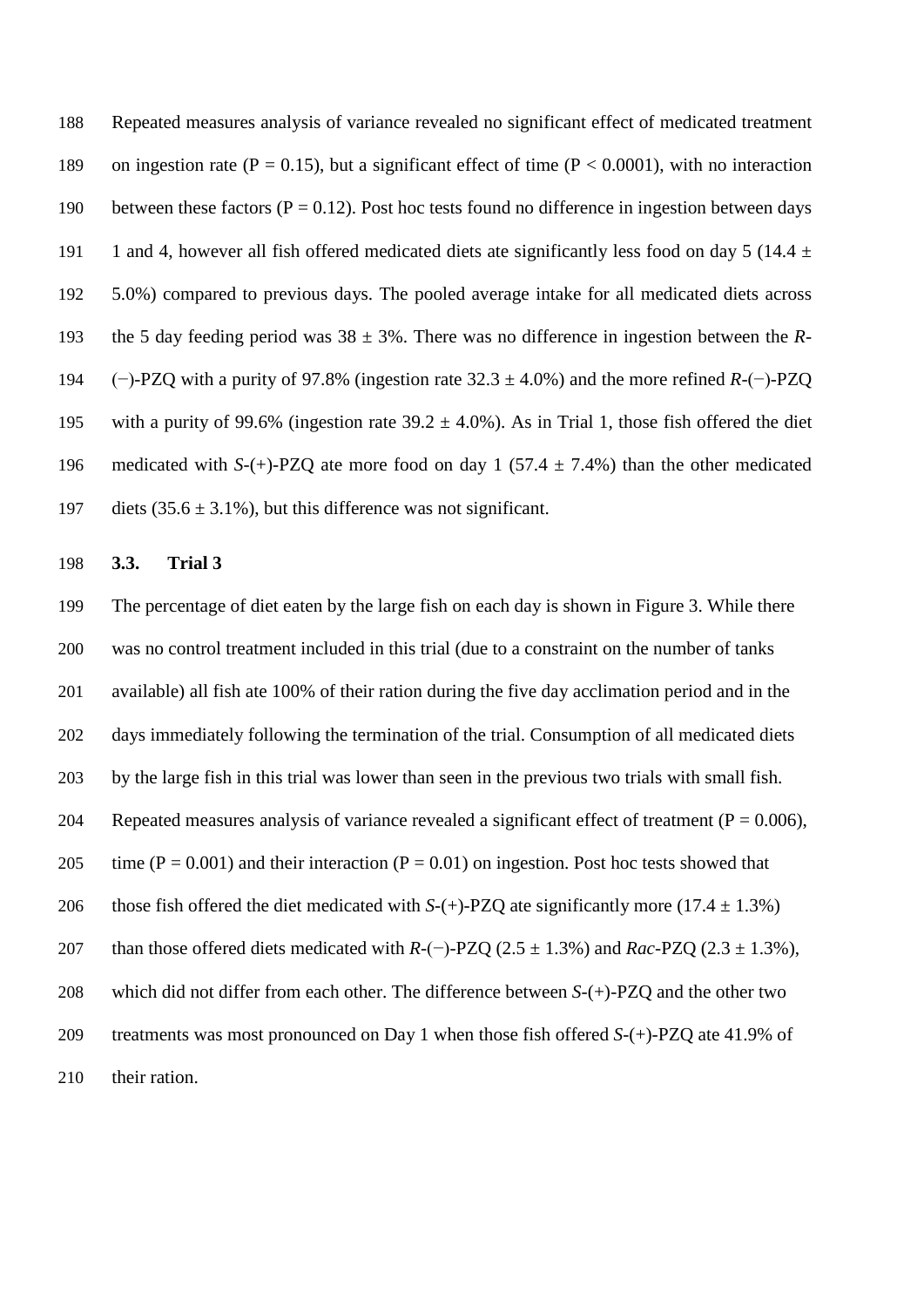#### **3.4. Trial 4**

 Fish in the control treatment consumed 100% of their ration and were excluded from the data analysis. Average daily ingestion of each medicated diet is shown in Figure 4. Two-way analysis of variance revealed a significant effect of PZQ dietary inclusion level on ingestion (P = 0.002), but no effect of PZQ type (*R-*(−)*-*PZQ or *Rac*-PZQ) (P = 0.10) and no interaction 216 between these factors  $(P = 0.25)$ . Post hoc tests revealed that ingestion of diets medicated 217 with 2.5 g kg<sup>-1</sup> (65  $\pm$  3%) and 5 g kg<sup>-1</sup> (57  $\pm$  3%) were significantly higher than those 218 medicated with 10 g kg<sup>-1</sup> (39 ± 3%). Ingestion of diets containing 2.5 and 5.0 g kg<sup>-1</sup> of *R-*(−)-219 PZQ were significantly higher than those containing 10.0 g kg<sup>-1</sup> of *Rac-PZQ*.

# **Discussion**

 Our hypothesis that yellowtail kingfish would find *R-*(−)-PZQ more palatable than *Rac*-PZQ, which in turn would be more palatable than *S-*(+)-PZQ was rejected. Following the results of Trial 1 we hypothesised that the 2.2% of *S-*(+)-PZQ remaining within the enantioseparated *R-* (−)-PZQ may be been the cause of the poor palatability, however the results from Trial 2 demonstrated that this was not the case. Our findings are in contrast to studies in humans and cats and suggest that yellowtail kingfish may be more sensitive to the bitterness of PZQ. Oppel (2008) found that cats had better acceptance of an aqueous paste containing *R-*(−)-PZQ than the same paste containing *S-*(+)-PZQ, although acceptance of the former paste was not 100%. Meyer *et al.* (2009) reported that humans found *R-*(−)-PZQ to be significantly less bitter than *Rac*-PZQ, however the authors also noted a great deal of variation between members of the taste panel, with 2 out of 15 finding *R-*(−)-PZQ to be more bitter than *Rac*- PZQ. While these findings demonstrate that mammals find *R-*(−)-PZQ more appealing than *Rac*-PZQ and *S-*(+)-PZQ, they also highlight that it is not completely devoid of bitterness. Taste specificities vary greatly between fish species, but in general fish are considered to be more sensitive to taste than mammals (Kasumyan & Doving 2003). Channel catfish, *Ictalurus*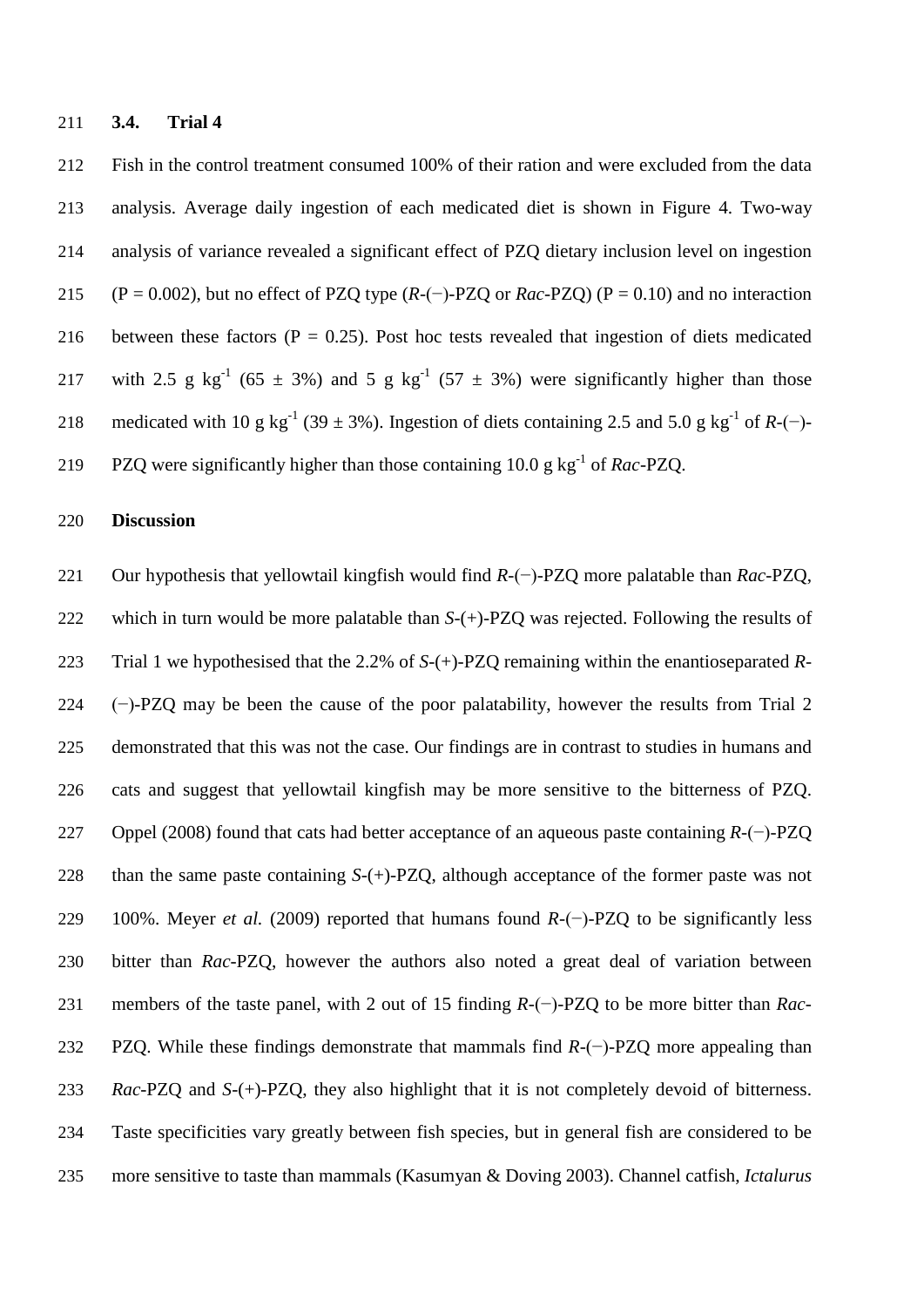*punctatus* [\(Rafinesque\)](https://en.wikipedia.org/wiki/Constantine_Samuel_Rafinesque-Schmaltz), for example, have nearly 100 times more taste buds than that of an adult human (Finger, Drake, Kotrschal, Womble & Dockstader 1991). Fish have also been demonstrated to be highly sensitive to bitterness, with bitter compounds such as quinine, papaverine, sodium ricinolete, caffeine and theophylline all eliciting inhibitory feeding responses across a range of fish species (Kasumyan & Doving 2003).

 In a previous study, we put forward the hypothesis that fish may become less sensitive to bitterness as they grow (Partridge *et al.* 2014), on the basis of reports of a decline in the number of taste buds in other fish species and animals as they age (Harvey & Batty 1998; Yamaguchi, Harada, Kanemaru & Kasahara 2001; Shin, Cong, Cai, Kim, Maudsley, Egan & Martin 2012). The current trials do not support this; 1.2 kg yellowtail kingfish consumed 247 substantially less medicated feed than small fish at a PZQ inclusion level of 10 g  $kg^{-1}$ . This suggests that the larger yellowtail kingfish are more sensitive to the taste of PZQ than the smaller fish. Although there are no data on the ontogenetic change in taste bud density in *Seriola* spp*.*, these results may indicate that density may increase to the sub-adult stage in yellowtail kingfish before declining. In Atlantic cod *Gadus morhua* [\(Linnaeus\)](https://en.wikipedia.org/wiki/Carl_Linnaeus), which grow to ca.70 cm in length, taste bud density increases with fish size up to ca.10 cm before beginning to decline (Harvey & Batty 1998). Kohbara et al. (2000) found 3 kg wild Japanese yellowtail *Seriola quinqueradiata* [\(Temminck](https://en.wikipedia.org/wiki/Coenraad_Jacob_Temminck) & [Schlegel\)](https://en.wikipedia.org/wiki/Hermann_Schlegel) to be less sensitive to five out of six chemicals tested than fish of ca. 40 grams, suggesting a decrease in taste sensitivity may occur at a large size in fish from this genus. Clearly further studies are needed on the taste sensitivity of yellowtail kingfish to PZQ over a range of age/size classes.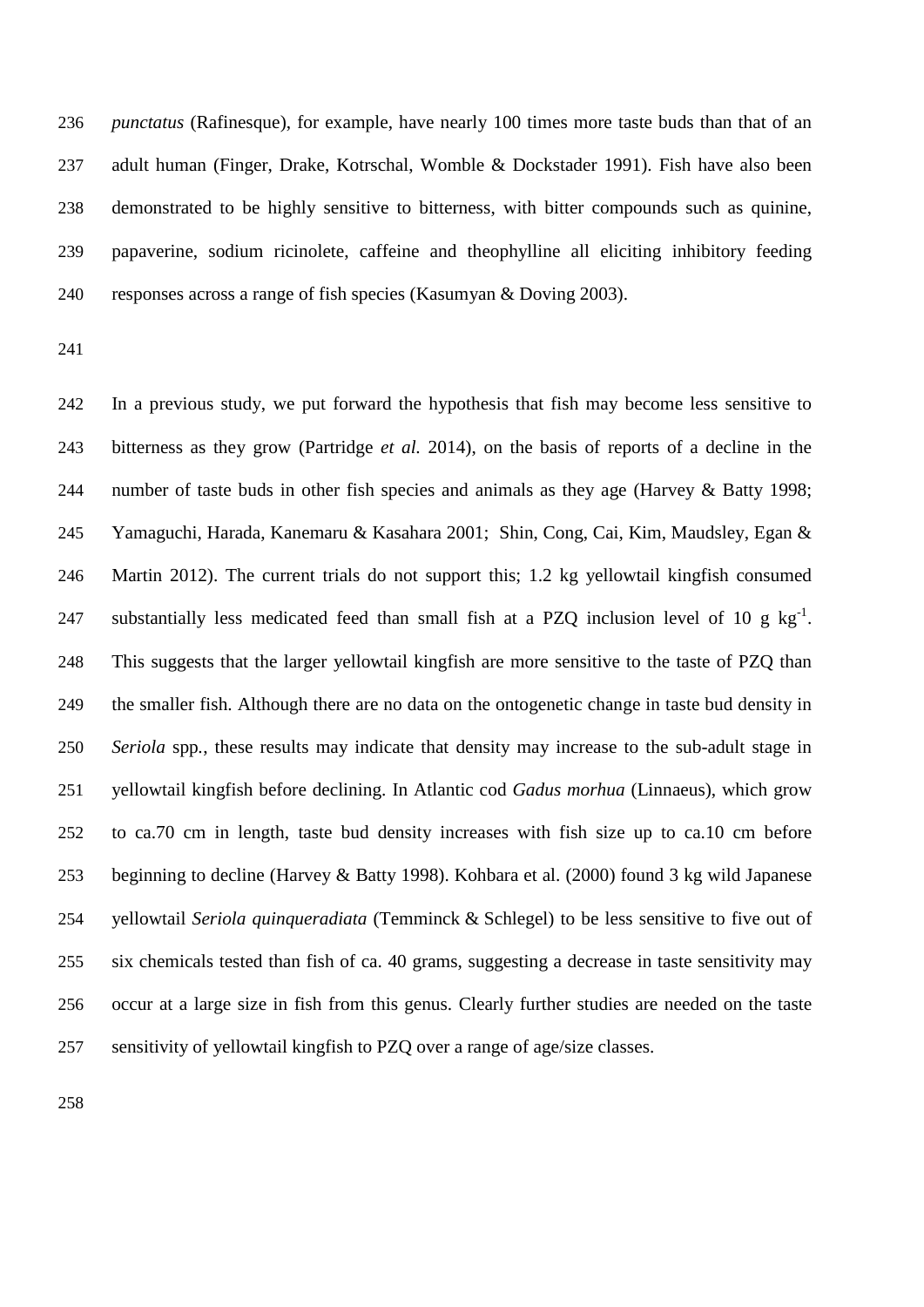During Trials 1, 2 and 3, we saw evidence that the *S-*(+)-PZQ enantiomer, which is reported to be more bitter in mammals, was ingested to a higher degree than both *R-*(−)-PZQ and *Rac*- PZQ. While this difference was non-significant and limited to the first day of feeding in small fish, it was significant in the large fish. As previously reported, the *S-*(+)-PZQ was largely devoid of smell, whilst the characteristic smell of *Rac*-PZQ was concentrated and more acrid in the *R-*(−)-PZQ enantiomer. These factors suggest that smell may be an equal if not greater factor to the palatability of PZQ in yellowtail kingfish as taste. This is supported by other studies demonstrating that fish have a greater acuity for smell than taste. Channel catfish, for example, have the most taste buds of any fish species, yet are still 25 to 50 times more 268 sensitive to the smell of the bitter compound quinine hydrochloride than its taste (Bardach  $\&$  Atema 1971). In many fish species it has been demonstrated that the number and surface area of olfactory lamellae increases with age, suggesting an increase in sensitivity to smell (Hara 1994). Our data showing a reduced acceptance of the stronger smelling *R-*(−)-PZQ in larger fish compared with the smaller fish supports yellowtail kingfish conforming to this generalised model. Whilst there appear to be no data on the ontogenetic changes in the number or surface areas of the olfactory lamellae in *Seriola sp*., preliminary analysis conducted on the 1.2 kg fish used in this study revealed 26 lamellae on each olfactory bulb. In freshwater fish, the number of olfactory lamellae ranges from two in the three-spined stickleback *Gasterosteus aculeatus* [\(Linnaeus\)](https://en.wikipedia.org/wiki/Carl_Linnaeus) to more than 60 in the European eel *Anguillia anguilla* [\(Linnaeus\)](https://en.wikipedia.org/wiki/Carl_Linnaeus), which is renowned for its highly sensitive sense of smell (Hara 1993). On the basis of this simple comparison we suggest that yellowtail kingfish may have an intermediate sensitivity to smell.

 Withholding food from fish for a few days prior to introducing diets medicated with PZQ has been suggested anecdotally as a method of encouraging fish to accept the diets. However, in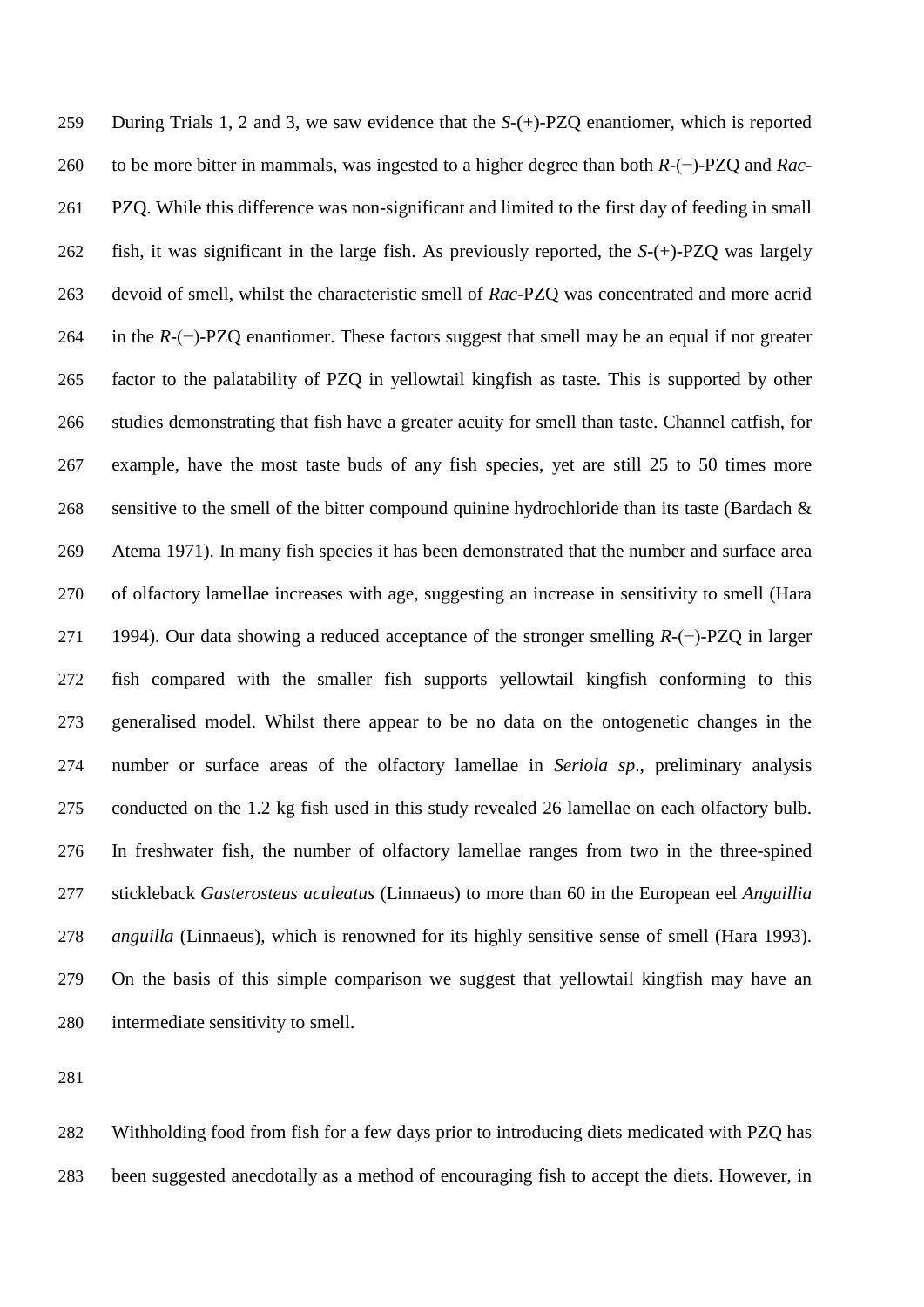most cases our data do not show any improvement in ingestion over the few days of these trials, suggesting that hunger is not a sufficient driving force to encourage the fish to consume the unpalatable diets, at least over these relatively short time periods. Indeed, the small fish in Trial 2 ate significantly less of the fifth day of the trial that in the previous four days. The only fish to show an improvement in intake over time were the large fish offered the diet containing the *S-*(+)-PZQ enantiomer.

 Despite the lack of evidence from this study that *R-*(−)-PZQ is more palatable than *S-*(+)-or *Rac*-PZQ, the incorporation of *R-*(−)-PZQ into diets may still be advantageous over the current practice of using *Rac*-PZQ. While the effectiveness of different PZQ enantiomers against monogenean parasites has yet to be determined, the *S-*(+)-PZQ enantiomer has virtually no antiparasitic effect against the trematode *Schistosoma* or cestodes (Andrews *et al.* 1983; Staudt *et al.* 1992). Our data demonstrate that dietary inclusion level is a more important factor in diet palatability than PZQ enantiomeric composition. Results from Trial 4, for example, demonstrated that the palatability of a diet containing 5 g kg<sup>-1</sup> of *R-*(−)-PZQ was 299 significantly greater than that containing 10 g  $kg^{-1}$  of *Rac-PZQ*, yet both diets would be equally efficacious if *R-*(−)-PZQ proves to be the only enantiomer effective against monogeneans. To the best of our knowledge, *R-*(−)-PZQ is not yet readily available on a large scale and therefore its commercial cost is unknown. It is safe to assume, however that the cost will be at least double that of racemic PZQ as the resolution process begins with racemic PZQ and retains at best only half of the starting material, with the S*-*(+)-PZQ being discarded.

# **5. Acknowledgements:**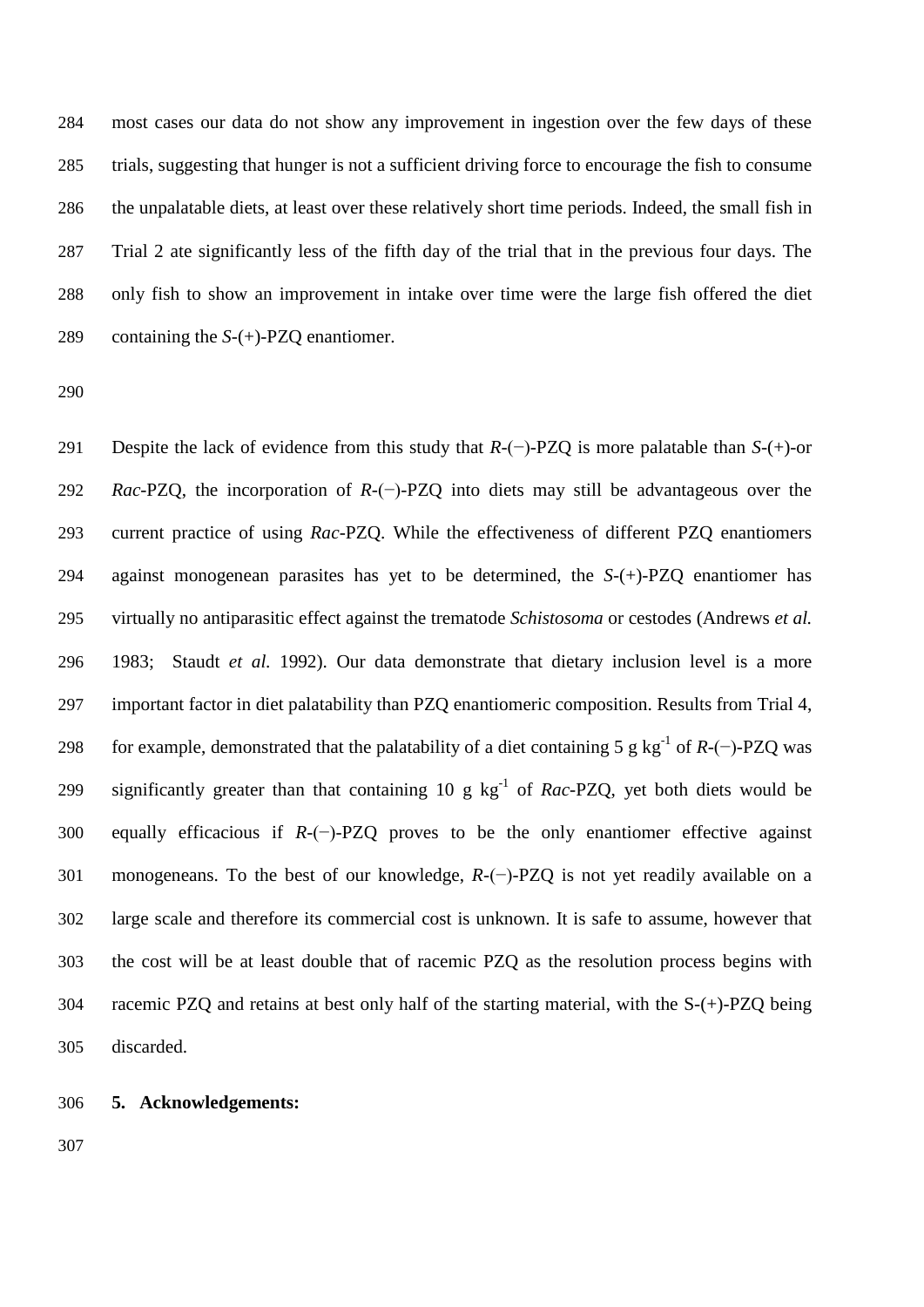| 308 | The authors express their thanks to Associate Professor Matthew Todd and Dr. Nilupa |
|-----|-------------------------------------------------------------------------------------|
| 309 | Amarasinghe of The University of Sydney for analysis of PZQ.                        |

## **6. References:**

| 313 | Andrews P, Thomas H, Pohlke R, Seubert J (1983) Praziquantel. Med. Res. Rev., 3, 147-200. |  |  |  |  |  |  |  |  |  |  |
|-----|-------------------------------------------------------------------------------------------|--|--|--|--|--|--|--|--|--|--|
|-----|-------------------------------------------------------------------------------------------|--|--|--|--|--|--|--|--|--|--|

- Bardach J, Atema J (1971) The Sense of Taste in Fishes. In: *Taste* (ed by Beidler L). Springer Berlin Heidelberg*,* pp. 293-336.
- Benetti D (2008) Review of *Seriola* spp. Aquaculture. In: *Proceedings of the International*
- *Workshop: Developing a Sustainable Aquaculture Industry in the Azores.* (eds Pham
- CK, Higgins RM, De Girolamo M, Isidro E). Arquipelago Life and Marine Sciences, Horta.
- Blanco Garcia A, Partridge GJ, Flik G, Roques JAC, Abbink W (2014) Ambient salinity and
- osmoregulation, energy metabolism and growth in juvenile yellowtail kingfish
- (*Seriola lalandi* Valenciennes 1833) in a recirculating aquaculture system. *Aquac.*
- *Res.*, doi: 10.1111/are.12433.
- Booth MA, Allan GA, Pirozzi I (2010) Estimation of digestible protein and energy

requirements of yellowtail kingfish *Seriola lalandi* using a factorial approach.

*Aquaculture,* **307**, 247-259.

 Day TA, Bennett JL, Pax RA (1992) Praziquantel: The enigmatic antiparasitic. *Parasitol. Today,* **8**, 342-344.

- Ernst I, Whittington ID, Corneillie S, Talbot C (2005) Effects of temperature, salinity,
- desiccation and chemical treatments on egg embryonation and hatching success of
- *Benedenia seriolae* (Monogenea: Capsalidae), a parasite of farmed *Seriola* spp. *J.*
- *Fish Dis.,* **28**, 157-164.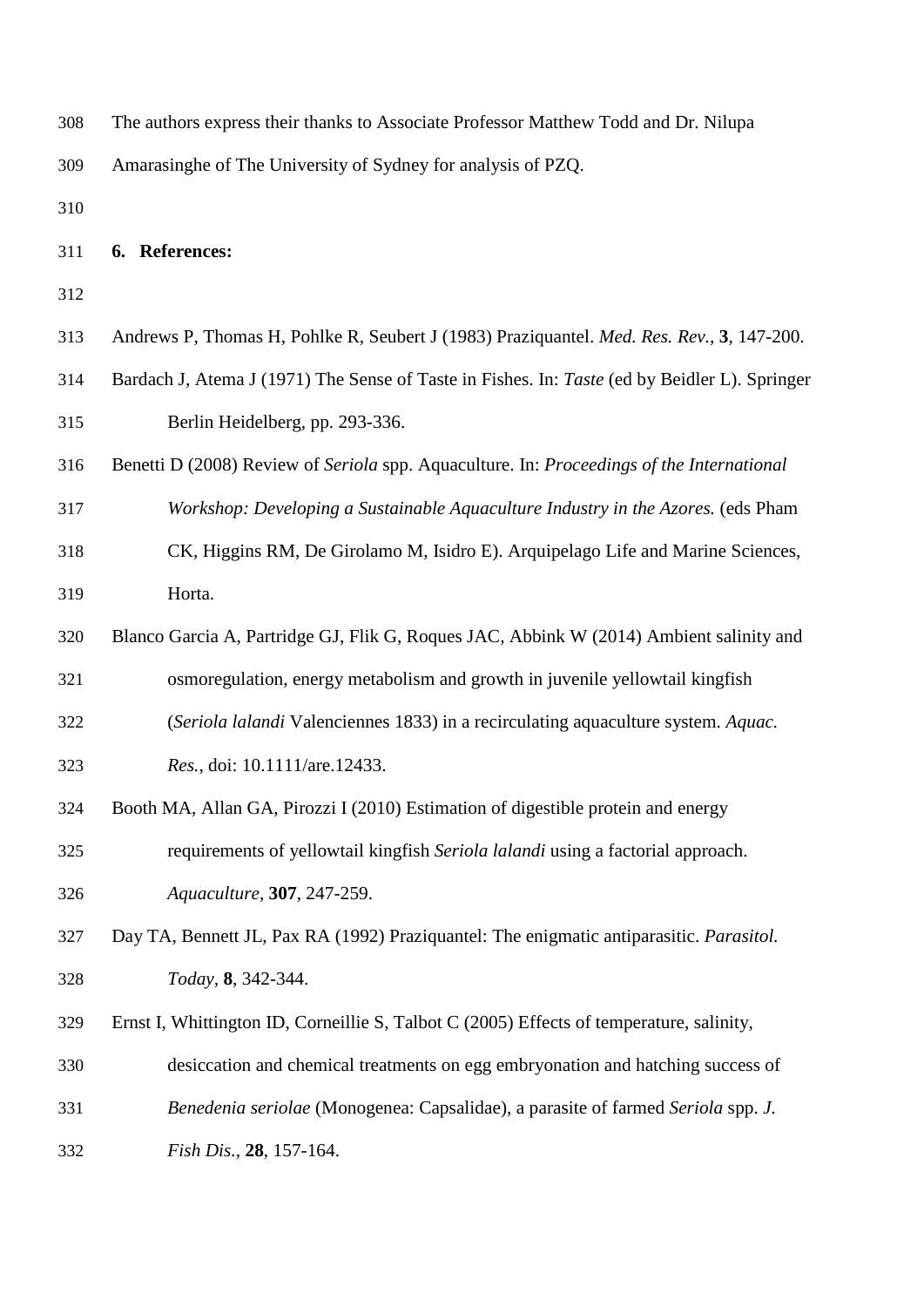- Finger TE, Drake SK, Kotrschal K, Womble M, Dockstader KC (1991) Postlarval growth of the peripheral gustatory system in the channel catfish, *Ictalurus punctatus*. *J. Comp. Neurol.,* **314**, 55-66.
- Hara T (1993) Chemoreception. In: *The Physiology of Fishes* (ed by Evans).
- Hara T (1994) The diversity of chemical stimulation in fish olfaction and gustation. *Rev. Fish Biol. Fish.,* **4**, 1-35.
- Harvey R, Batty RS (1998) Cutaneous taste buds in cod. *J. Fish Biol.,* **53**, 138-149.
- Hirazawa N, Mitsuboshi T, Hirata T, Shirasu K (2004) Susceptibility of spotted halibut
- *Verasper variegatus* (Pleuronectidae) to infection by the monogenean *Neobenedenia*
- *girellae* (Capsalidae) and oral therapy trials using praziquantel. *Aquaculture,* **238**, 83-
- 95.
- Hutson KS, Ernst I, Whittington ID (2007) Risk assessment for metazoan parasites of
- yellowtail kingfish *Seriola lalandi* (Perciformes: Carangidae) in South Australian sea-cage aquaculture. *Aquaculture,* **271**, 85-99.
- Kasumyan AO, Doving KB (2003) Taste preferences in fish. *Fish Fish.,* **4**, 289-347.
- Kohbara J, Furukawa K, Taishaku H, Hidaka I (2000) Response changes with growth in the gustatory receptors of young yellowtails (*Seriola quinqueradiata*). *Fish. Sci. (Tokyo),*
- **66**, 1106-1114.
- Masumoto T (2002) Yellowtail, *Seriola quinqueradiata*. In: *Nutrient Requirements and Feeding of Finfish for Aquaculture* (ed. by Webster CD, Lim C). CABI Publishing, New York*,* pp. 131-146.
- Meyer T, Sekljic H, Fuchs S, Bothe H, Schollmeyer D, Miculka C (2009) Taste, A New Incentive to Switch to (*R*)-Praziquantel in Schistosomiasis Treatment. *PLoS Negl.*
- *Trop. Dis.,* **3**, e357.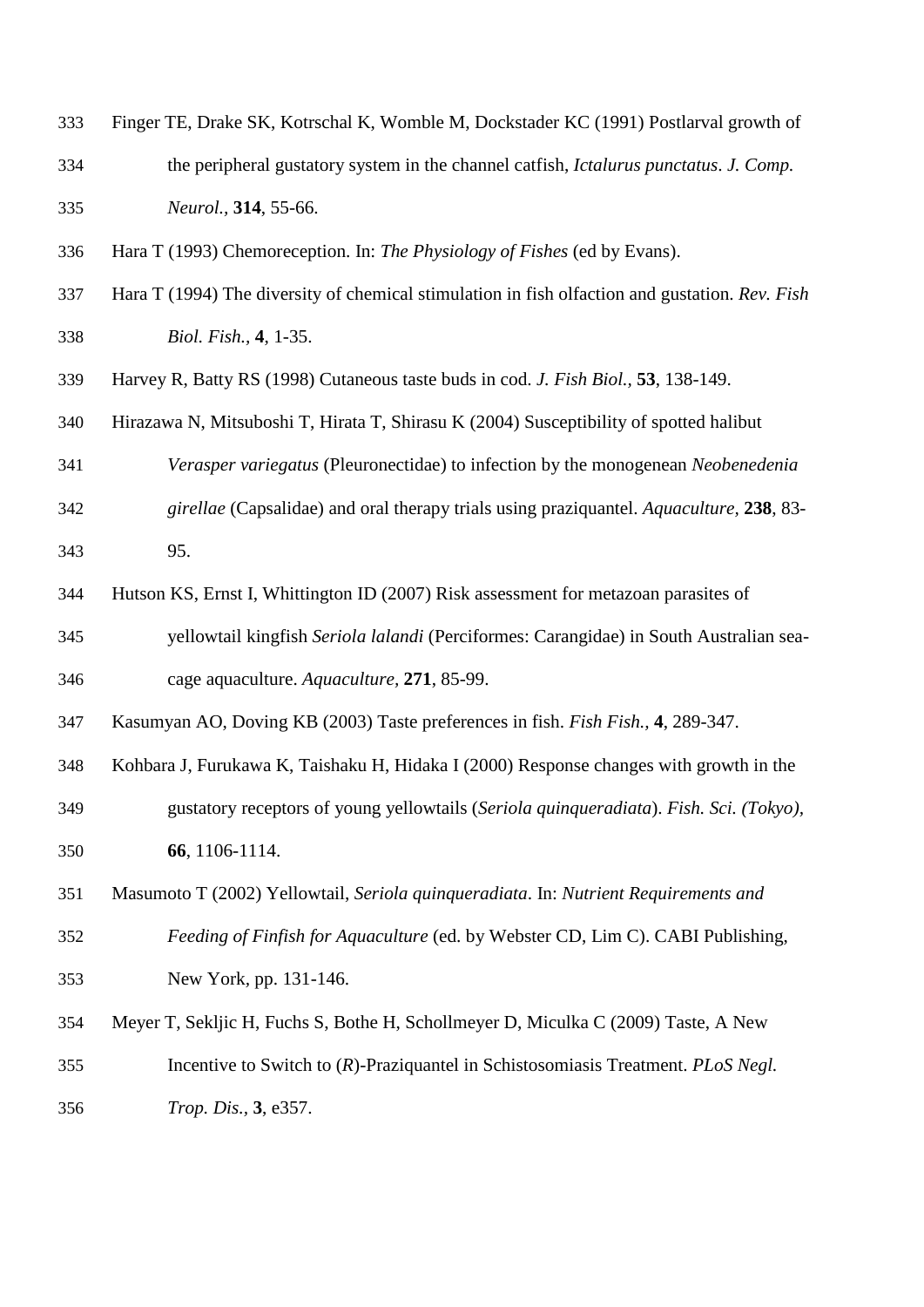- Mylonas CC, Papandroulakis N, Smboukis A, Papadaki M, Divanach P (2004) Induction of spawning of cultured greater amberjack (*Seriola dumerili*) using GnRHa implants. *Aquaculture,* **237**, 141-154.
- Nakada M (2008) Capture-based aquaculture of yellowtail. In: *Capture-based aquaculture.*
- *Global overview* (eds Lovatelli A, Holthus PF). FAO, Rome*,* pp. 199-215.
- Oppel K (2008) Taste masking of an active pharmaceutical ingredient for veterinary application. University of Basel, Germany*,* pp. 137.
- Partridge GJ, Michael RJ, Thuillier L (2014) Praziquantel form, dietary application method and dietary inclusion level affect palatability and efficacy against monogenean parasites in yellowtail kingfish. *Dis. Aquat. Org.,* **109**, 155-163.
- Poortenaar CW, Hooker SH, Sharp N (2001) Assessment of yellowtail kingfish (*Seriola lalandi lalandi*) reproductive physiology, as a basis for aquaculture development. *Aquaculture,* **201**, 271-286.
- Sharp NJ, Diggles BK, Poortenaar CW, Willis TJ (2004) Efficacy of Aqui-S, formalin and
- praziquantel against the monogeneans, *Benedenia seriolae* and *Zeuxapta seriolae*,
- infecting yellowtail kingfish *Seriola lalandi lalandi* in New Zealand. *Aquaculture,*  **236**, 67-83.
- Shin YK, Cong WN, Cai H, Kim W, Maudsley S, Egan JM, Martin B (2012) Age-related

changes in mouse taste bud morphology, hormone expression, and taste responsivity.

- *J. Gerontol.,* **67**, 336-344.
- Staudt U, Schmahl G, Blaschke G, Mehlhorn H (1992) Light and scanning electron
- microscopy studies on the effects of the enantiomers of praziquantel and its main metabolite on *Schistosoma mansoni* in vitro. *Parasitol. Res.,* **78**, 392-397.
- Tubbs LA, Tingle MD (2006) Bioavailability and pharmacokinetics of a praziquantel bolus in kingfish *Seriola lalandi*. *Dis. Aquat. Org.,* **69**, 233-238.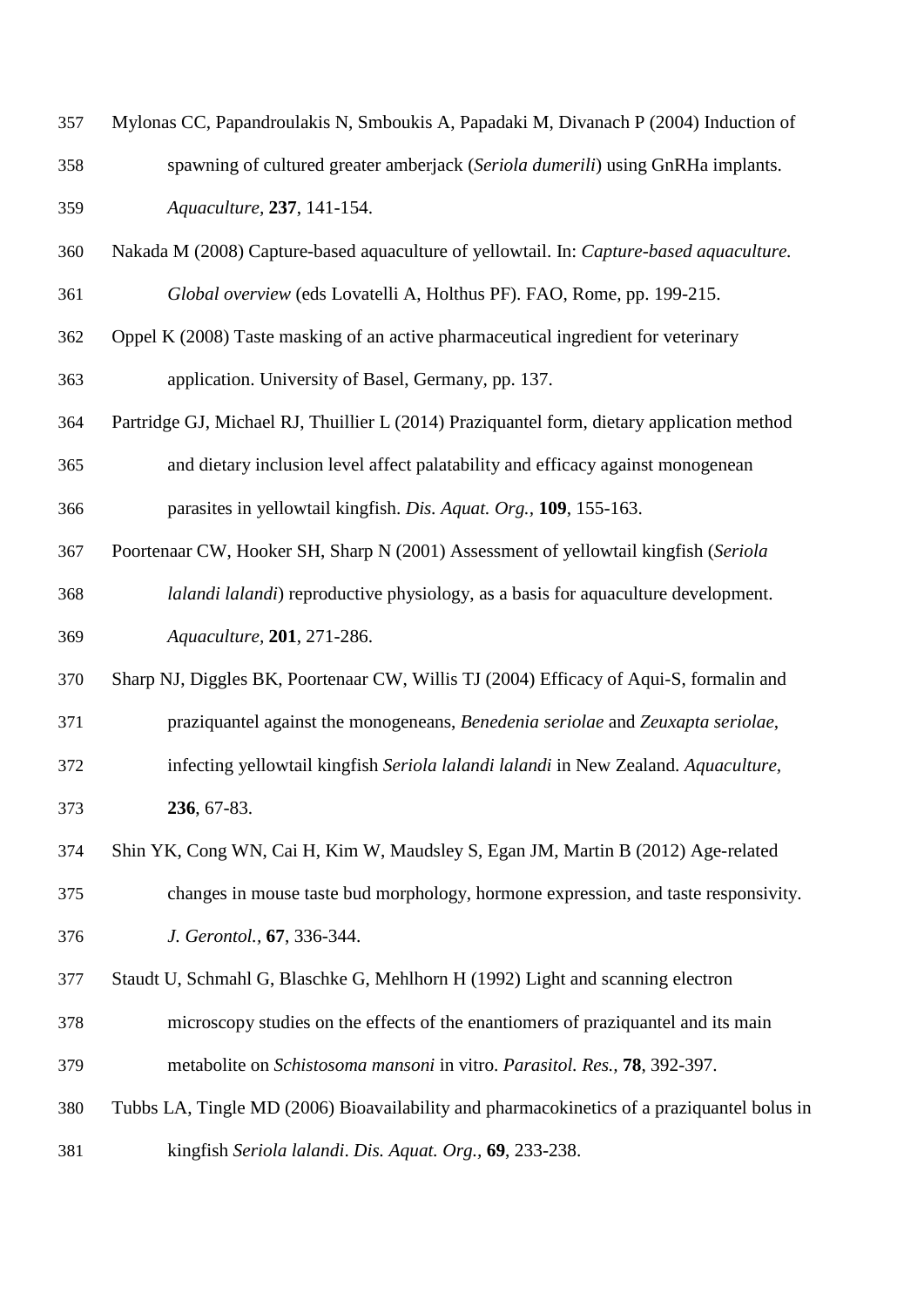- Watson M (2009) Praziquantel. *J. Exot. Pet Med.,* **18**, 229-231.
- Williams R, Ernst I, Chambers C, Whittington I (2007) Efficacy of orally administered praziquantel against *Zeuxapta seriolae* and *Benedenia seriolae* (Monogenea) in yellowtail kingfish *Seriola lalandi*. *Dis. Aquat. Org.,* **77**, 199-205.
- Woelfle M, Seerden J-P, de Gooijer J, Pouwer K, Olliaro P, Todd MH (2011) Resolution of Praziquantel. *PLoS Negl. Trop. Dis.,* **5**, e1260.
- Yamaguchi K, Harada S, Kanemaru N, Kasahara Y (2001) Age-related alteration of taste bud distribution in the common marmoset. *Chem. Senses,* **26**, 1-6.
-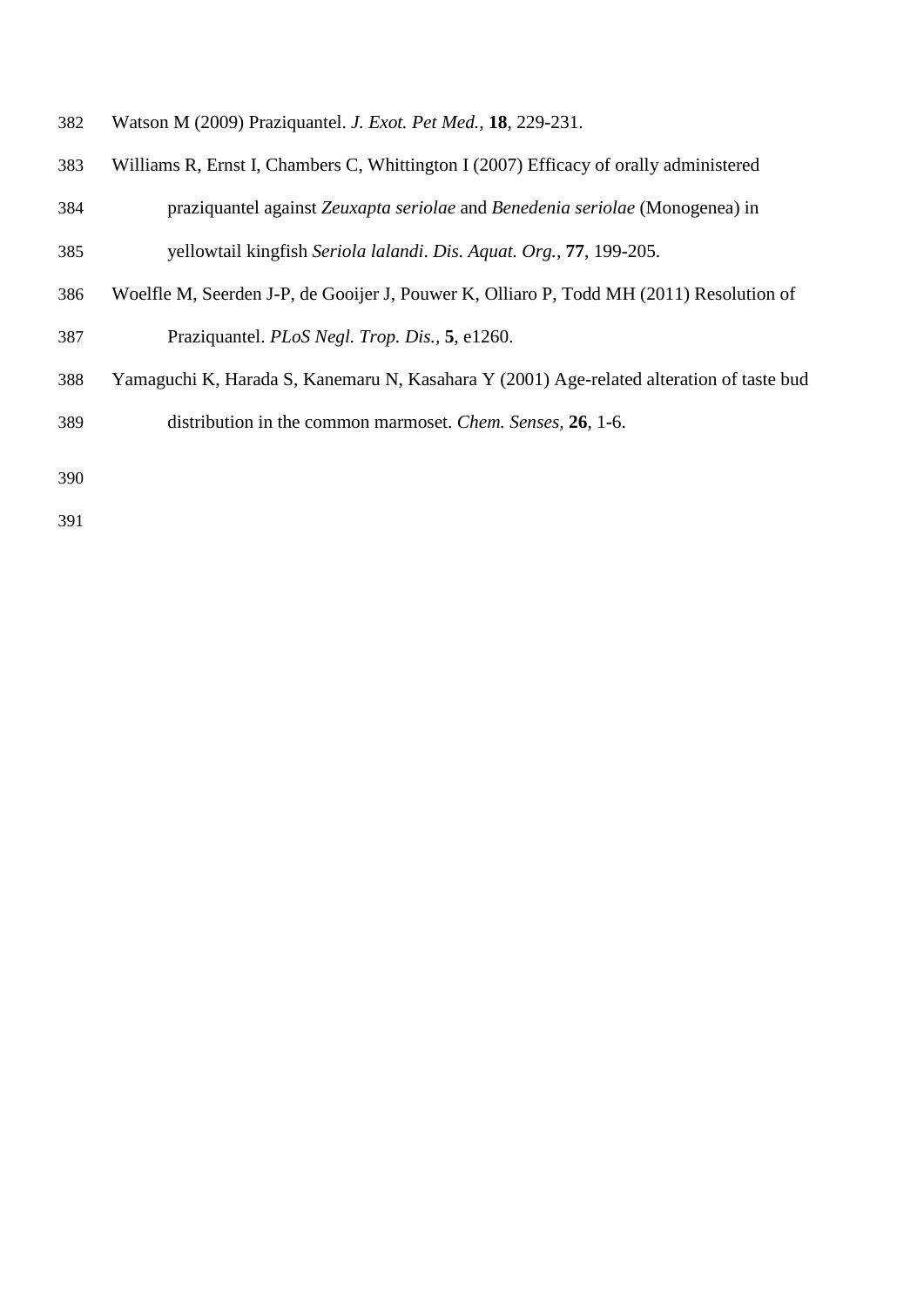| 392 | <b>Table Captions:</b>  |                                                                                      |
|-----|-------------------------|--------------------------------------------------------------------------------------|
| 393 | Table 1:                | Treatments investigated in each trial. $1 = 97.8\% R$ -(-)-PZQ, $2 = 99.6\% R$ -(-)- |
| 394 |                         | PZQ, $* = 88.2\% S-(+)$ -PZQ.                                                        |
| 395 |                         |                                                                                      |
| 396 | <b>Figure Captions:</b> |                                                                                      |
| 397 |                         |                                                                                      |
| 398 | Figure 1:               | Ingestion of diets medicated with different enantiomers of PZQ by small              |
| 399 |                         | yellowtail kingfish over time in Trial 1.                                            |
| 400 |                         |                                                                                      |
| 401 | Figure 2:               | Ingestion of diets medicated with different enantiomers of PZQ by small              |
| 402 |                         | yellowtail kingfish over time in Trial 2.                                            |
| 403 |                         |                                                                                      |
| 404 | Figure 3:               | Ingestion of diets medicated with different enantiomers of PZQ by large              |
| 405 |                         | yellowtail kingfish over time.                                                       |
| 406 |                         |                                                                                      |
| 407 | Figure 4:               | Effect of dietary inclusion level on ingestion of diets medicated with different     |
| 408 |                         | enantiomers of PZQ by small yellowtail kingfish. Columns sharing the same            |
| 409 |                         | letter are not significantly different (P>0.05).                                     |
| 410 |                         |                                                                                      |